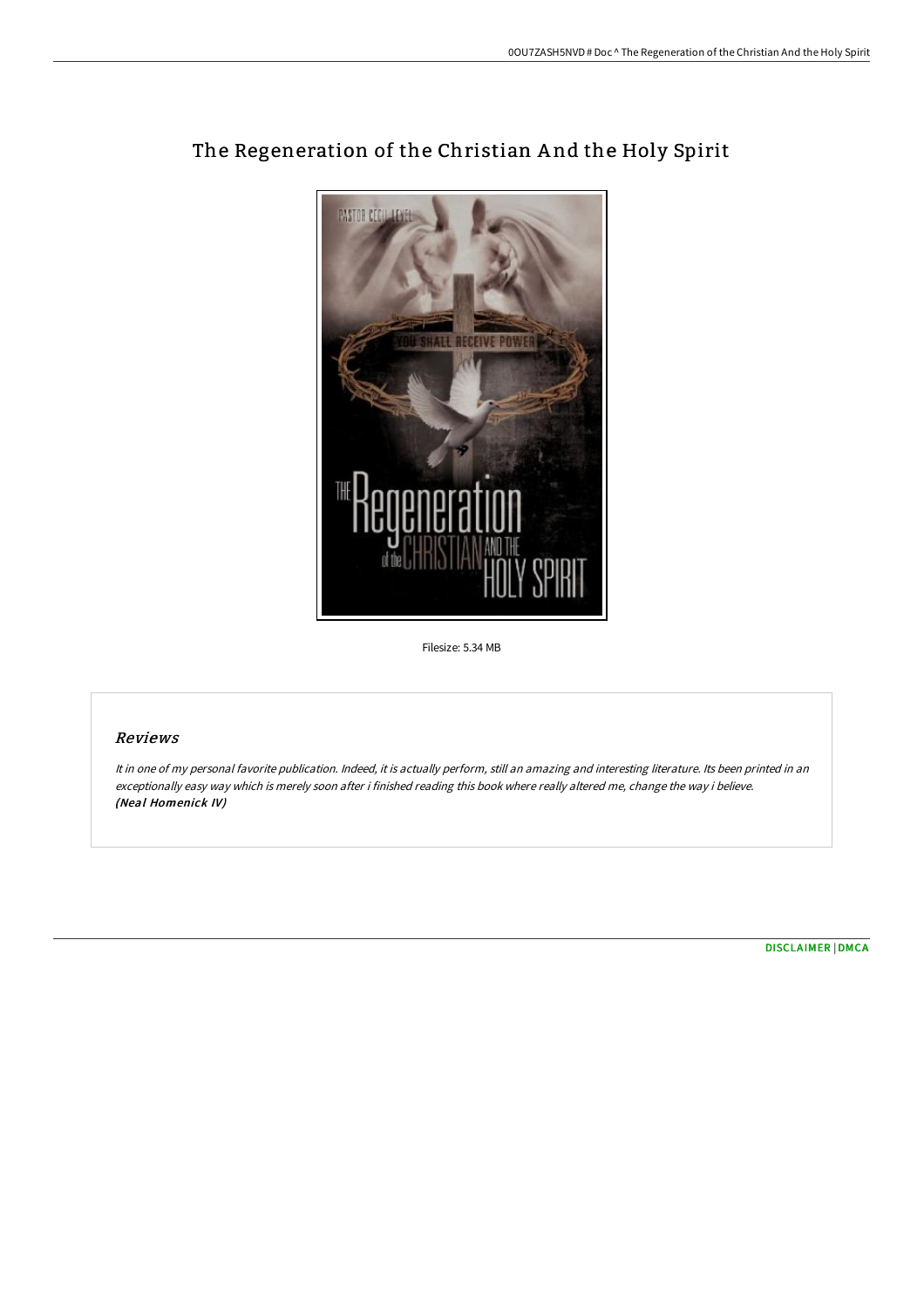## THE REGENERATION OF THE CHRISTIAN AND THE HOLY SPIRIT



Xulon Press. Paperback. Condition: New. 130 pages. Dimensions: 9.0in. x 6.0in. x 0.3in.Pastor Cecil Level is Founder CEO of Gift For Life World Mission, Inc. a global humanitarian organization that seeks after feeding the World with the Word and Senior Pastor of HOUSE OF JUDAH CHRISTIAN CENTER, INC. a church that has a tremendous global impact for Gods Kingdom. With nearly 22 years in ministry, Pastor Level is committed to bringing the Good News of Jesus Christ to people all over the world, literally changing the world one person at a time. Cecil is a charismatic leader, visionary, provocative thinker and entrepreneur. Beyond the pulpit, Level has travel around the world doing humanitarian in such countries as Melbourne Australia, Singapore, PortAuPrince Haiti, Santo Domingo Dominican Republic, London England, Kuala Lumpur Malaysia, Lagos Nigeria, Port Hartcourt Nigeria, Accra Ghana, Sunyani Ghana, Tamale Ghana, Tema Ghana, Cape Cost Ghana, many cities in America and etc. His worldwide impact can be felt through a nexus of charitable works that extends a hand of help to the needy, heart of compassion to the hurting, message of empowerment to the oppressed and disenfranchised and love for those who are less fortune. Cecil Level holds two Bachelors degree one in Fire Science and the other in Medical Technology. He has done many studies and teaching in Divinity, Counseling, Bible and Biblical Studies. A much soughtafter conference speaker and known for his practical approach to the Bible, and has encouraged thousands to pursue a personal relationship with God through the Holy Spirit. A father of three children: with wife Deidra, Cecil Jr., Makeda, and Caleb Level. After 22 years in ministry, Pastor Level remains committed, more than ever, to preaching the glorious Gospel of Jesus Christ, teaching the unchanging Word of God, and expecting the mighty...

 $PDF$ Read The [Regeneration](http://www.bookdirs.com/the-regeneration-of-the-christian-and-the-holy-s.html) of the Christian And the Holy Spirit Online  $\qquad \qquad \blacksquare$ Download PDF The [Regeneration](http://www.bookdirs.com/the-regeneration-of-the-christian-and-the-holy-s.html) of the Christian And the Holy Spirit